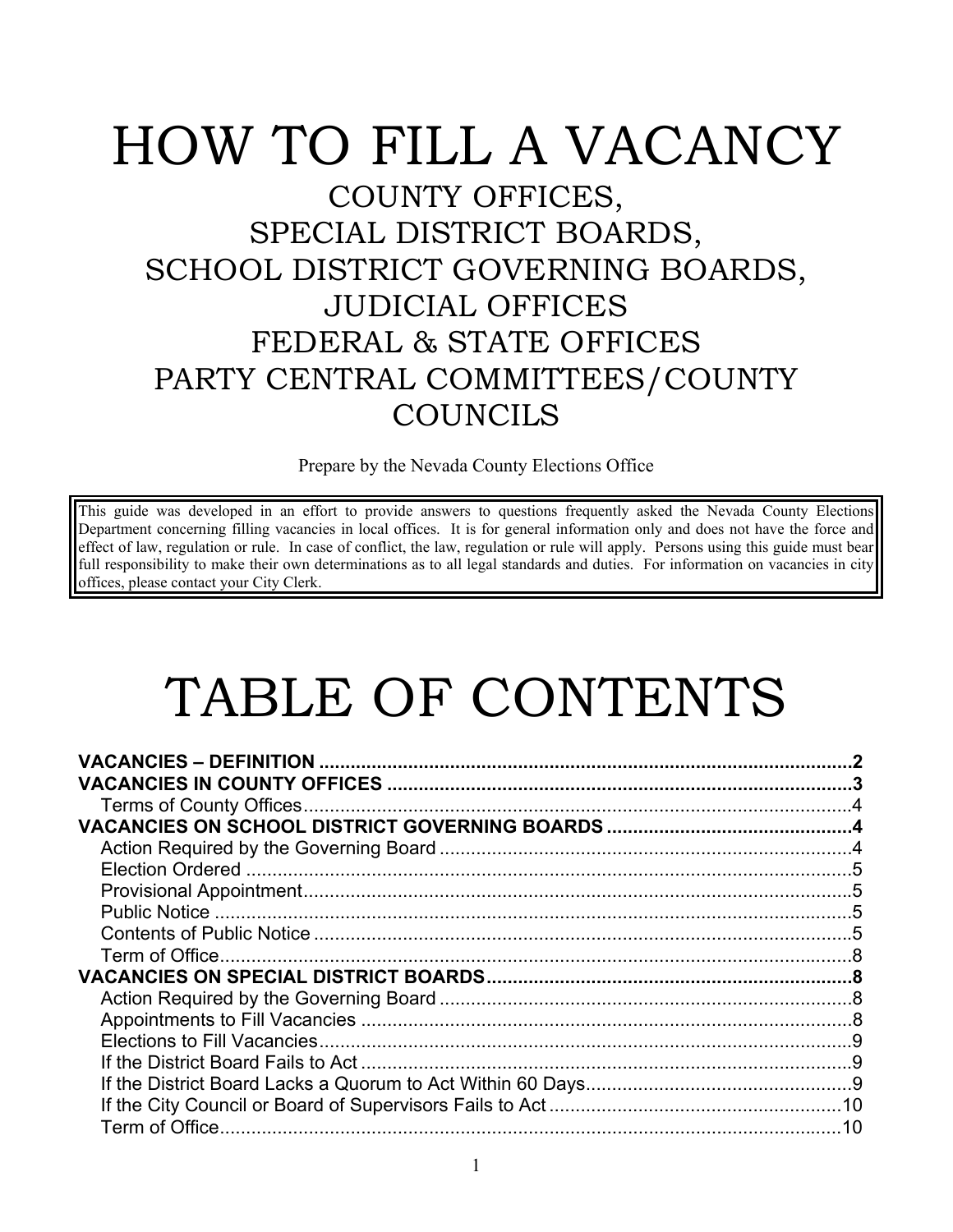<span id="page-1-0"></span>

|                                                                     | .14 |
|---------------------------------------------------------------------|-----|
|                                                                     |     |
| Democratic Party / Republican Party / American Independent Party 15 |     |
|                                                                     |     |
|                                                                     |     |
| ATTACHMENT A                                                        |     |
| PUBLIC NOTICE OF VACANCY AND PROVISIONAL APPOINTMENT                | .17 |
|                                                                     |     |
|                                                                     |     |
| <b>ATTACHMENT C</b>                                                 | .19 |
| APPLICATION FOR APPOINTMENT TO A SPECIAL DISTRICT VACANCY 19        |     |
| <b>ATTACHMENT D</b>                                                 | .21 |
|                                                                     | 21  |
|                                                                     |     |

### **VACANCIES – DEFINITION**

An office becomes vacant on the happening of any of the following events before the expiration of the term:

- (a) The death of the incumbent.
- (b) An adjudication pursuant to a quo warranto proceeding declaring that the incumbent is physically or mentally incapacitated due to disease, illness, or accident and that there is reasonable cause to believe that the incumbent will not be able to perform the duties of his or her office for the remainder of his or her term. This subdivision shall not apply to offices created by the California Constitution or to federal or state legislators.
- (c) His or her resignation.
- (d) His or her removal from office.
- (e) His or her ceasing to be an inhabitant of the state, or if the office be local and one for which local residence is required by law, of the district, county, or city for which the officer was chosen or appointed, or within which the duties of his or her office are required to be discharged. However, the office of judge of a municipal court shall not become vacant when, as a result of a change in the boundaries of a judicial district during an incumbent's term,
- (f) The incumbent ceases to be an inhabitant of the district for which he or she was elected or appointed to serve.
- (g) His or her absence from the state without the permission required by law beyond the period allowed by law.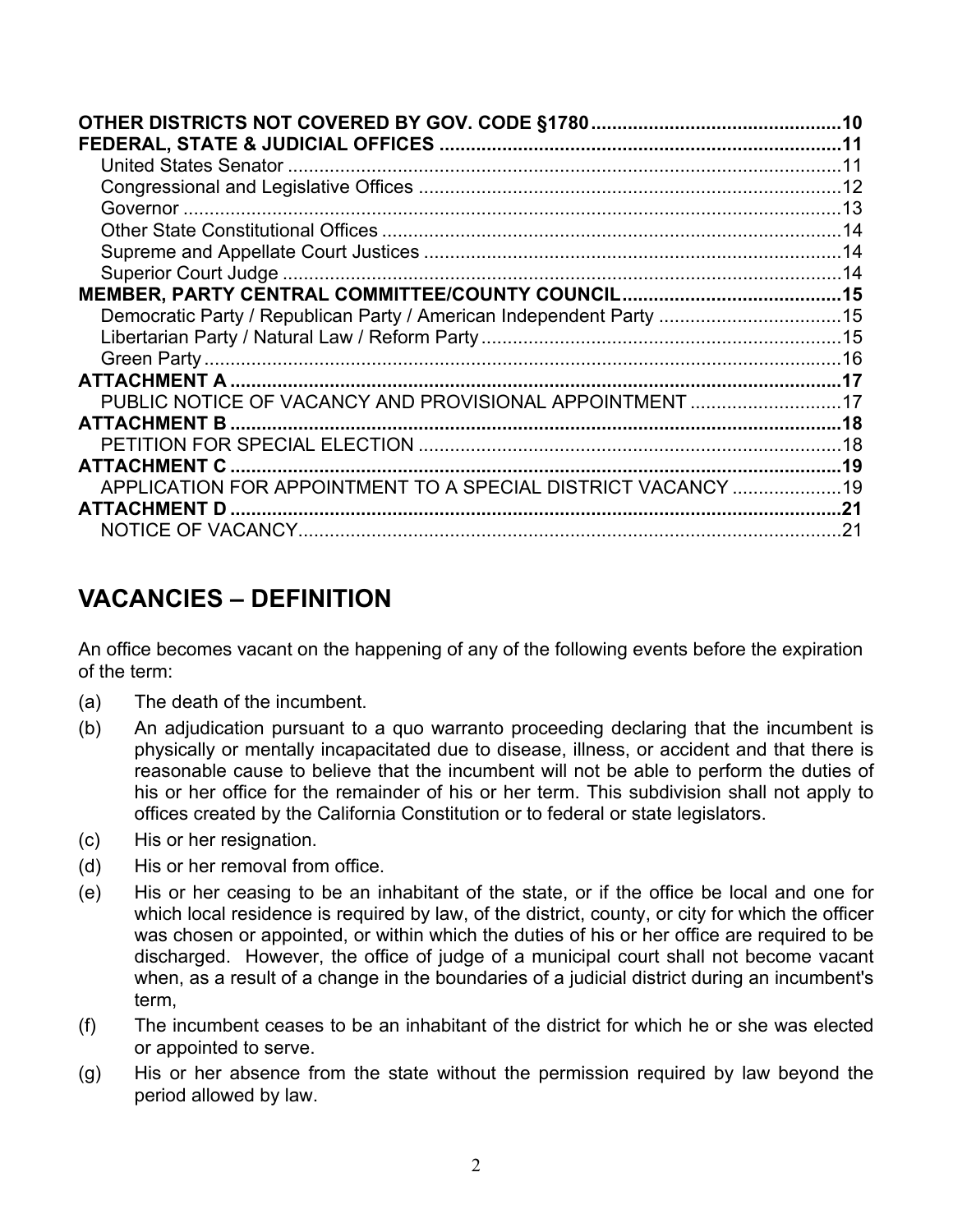- <span id="page-2-0"></span>(h) His or her ceasing to discharge the duties of his or her office for the period of three consecutive months, except when prevented by sickness, or when absent from the state with the permission required by law.
- (i) His or her conviction of a felony or of any offense involving a violation of his or her official duties. An officer shall be deemed to have been convicted under this subdivision when trial court judgment is entered. For the purposes of this subdivision, "trial court judgment" means a judgment by the trial court either sentencing the officer or otherwise upholding and implementing the plea, verdict, or finding.
- (j) His or her refusal or neglect to file his or her required oath or bond within the time prescribed.
- (k) The decision of a competent tribunal declaring void his or her election or appointment.
- (l) The making of an order vacating his or her office or declaring the office vacant when the officer fails to furnish an additional or supplemental bond.
- (m) His or her commitment to a hospital or sanitarium by a court of competent jurisdiction as a drug addict, dipsomaniac, inebriate, or stimulant addict; but in that event the office shall not be deemed vacant until the order of commitment has become final.

Government Code §1770

### **VACANCIES IN COUNTY OFFICES**

#### **Member, Board of Supervisors (General Law)**

Whenever a vacancy occurs in any board of supervisors, the Governor shall fill the vacancy. The appointee shall hold office until the election and qualification of his successor. (Government Code §25060)

The election of a supervisor to fill the vacancy for the unexpired term shall be held at the next general election, unless the term expires on the first Monday after January 1st succeeding the election. (Government Code §25061)

When a vacancy occurs from the failure of the person elected to file his oath or bond as provided by law, and the person elected is appointed to fill the vacancy, he shall hold office for the unexpired term. (Government Code §25062)

#### **County Offices**

- ❖ Assessor
- ❖ Auditor
- District Attorney
- County Clerk-Recorder
- Treasurer-Tax Collector
- ❖ Sheriff-Coroner-Public Administrator

The board of supervisors shall fill a vacancy by appointment. The appointee shall hold office for the unexpired term or until the first Monday after January 1st succeeding the next general election. (Government Code §25304)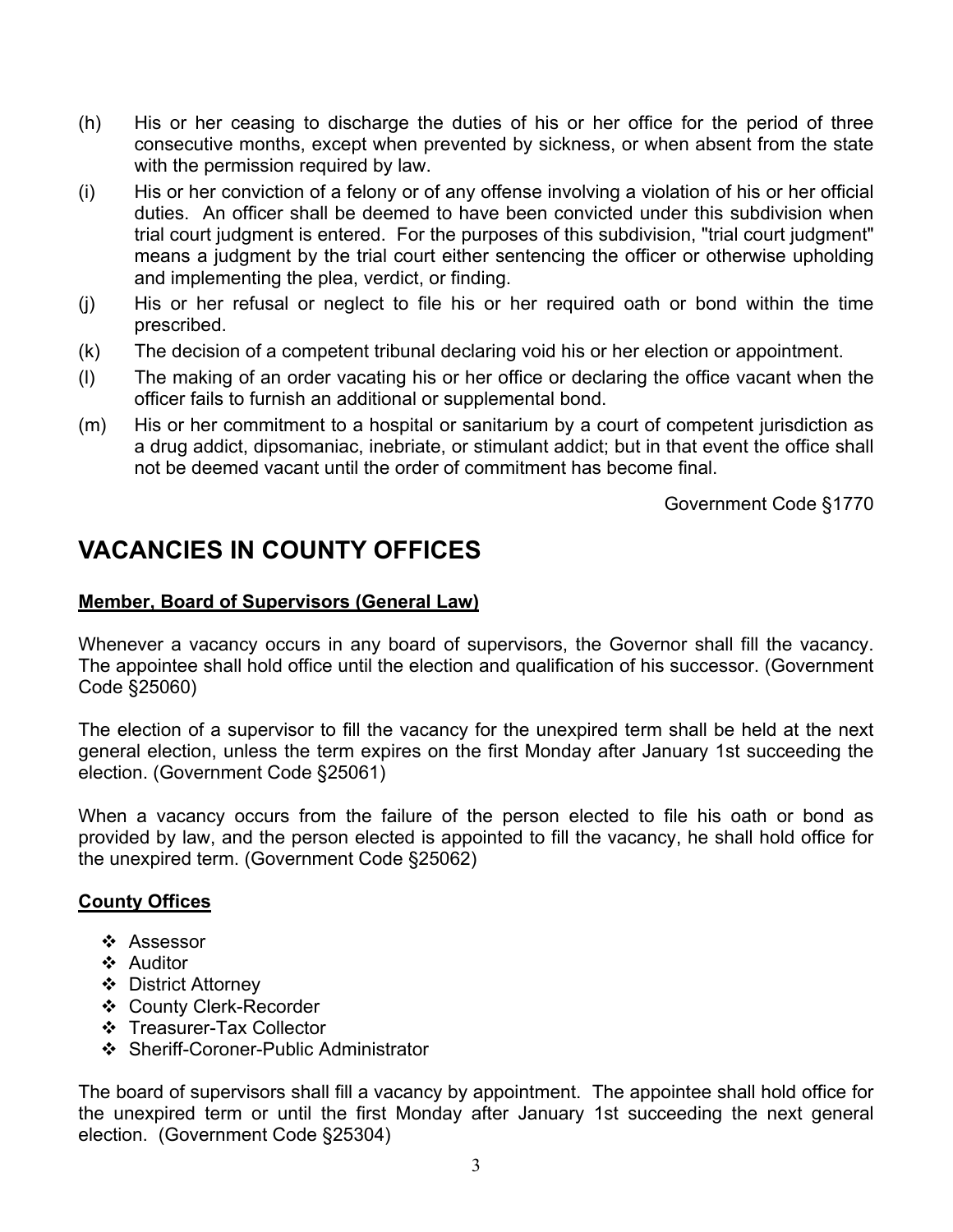<span id="page-3-0"></span>If on the first Monday after January 1st following a general election the person elected to an elective county office has resigned or died, the board of supervisors shall provide that the office which was made vacant shall be filled at the next regularly scheduled election. The board of supervisors may appoint a person to temporarily carry out the duties of any office to be filled by such an election and that person shall serve until the results of the election are declared.

The person elected shall serve for the remainder of the term that began on the first Monday after January  $1<sup>st</sup>$  immediately preceding the election. (Government Code §25304.5)

#### **Terms of County Offices**

County offices are up for election every four years at the Gubernatorial Primary and General Elections.

While the law for filling vacancies in county offices does not specifically call for a primary and run-off election should no candidate receive more than 50% of the vote, the decision in past vacancies has been to conduct the vacancy election as we would a regular election with a primary and general run-off election if needed as indicated by Elections Code §8000 and 8140.

A regularly scheduled election for the county is held in March (Primary) and November (General) of even-numbered years.

### **VACANCIES ON SCHOOL DISTRICT GOVERNING BOARDS**

#### **What Causes a Vacancy**

Vacancies on school district governing boards or community college district boards are caused by any of the events specified in Section 1770 of the Government Code (see Vacancies – Definition), or by a failure to elect. A vacancy resulting from resignation occurs when the written resignation is filed with the County Superintendent of Schools having jurisdiction over the district. A deferred effective date not to exceed 60 days may be specified by the incumbent, in which case, the resignation becomes effective on that date. Upon being filed with the County Superintendent of Schools, the written resignation is **irrevocable.**

Education Code §5090, 5091(a)

#### **Action Required by the Governing Board**

Whenever a vacancy occurs, the school district or community college district governing board has one of two options available to it. Either of these two options must be exercised within 60 days of the date a vacancy occurs or the date of a deferred resignation is **filed** with County Superintendent of Schools:

- 1. Immediately call an election to fill the vacancy; or
- 2. Make a provisional appointment pursuant to §5091 of the Education Code.

In the event that the governing board fails to make a provisional appointment or order an election within the prescribed 60-day period as required by this section, the County Superintendent of Schools shall call an election to fill the vacancy.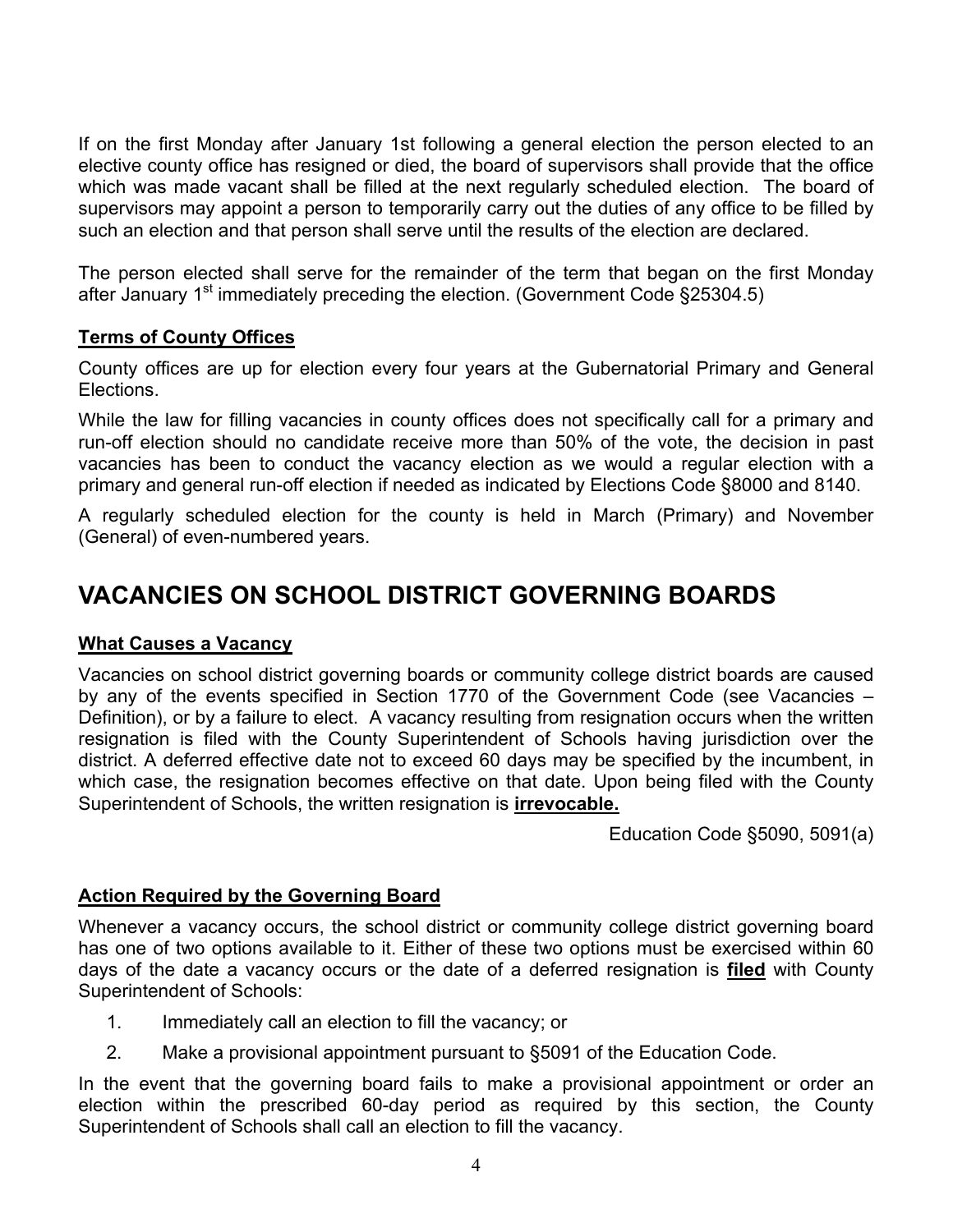Education Code §5091(a)

<span id="page-4-0"></span>Although not required by law, as a matter of practice, a copy of the resignation, and copies of any notices, appointments, resolutions calling election, etc. should be sent to the Nevada County Elections Department as soon as possible.

#### **Election Ordered**

When an election is ordered, it shall be held on the next regular election date not less than 130 days after the occurrence of the vacancy or after the written resignation is filed with the County Superintendent of Schools.

Education Code §5091(b)

A regular election as defined by Elections Code §1000 is:

- (a) The second Tuesday of April in each even-numbered year.
- (b) The first Tuesday after the first Monday in March of each odd-numbered year.
- (c) The first Tuesday in March in each even-numbered year.
- (d) The first Tuesday after the first Monday in June of each odd-numbered year.
- (e) The first Tuesday after the first Monday in November of each year.

Vacancy elections shall be conducted in as nearly the same manner as practicable as other governing board member elections.

#### **Provisional Appointment**

If the Governing Board makes a provisional appointment, the appointee is immediately conferred with all powers and duties of a governing board member.

Education Code §5091(d)

#### **Public Notice**

Within 10 days of making the provisional appointment to fill a vacancy the school district governing board must:

- 1. Post a notice described below *(See Attachment A for sample notice)* in at least three public places in the district; and
- 2. Publish the notice at least once in a newspaper of general circulation published within the district (Gov. Code §6061). If there is no newspaper of general circulation published in the district, notice need not be published.

Education Code §5092

A copy of the notice should be sent to the Nevada County Elections Office.

#### **Contents of Public Notice**

The notice to be posted and published must state the following:

- 1. The fact of the vacancy or resignation and the date of the occurrence of the vacancy or the date of the filing of, and the effective date of, the resignation, and
- 2. The full name of the provisional appointee to the board and the date of his/her appointment, and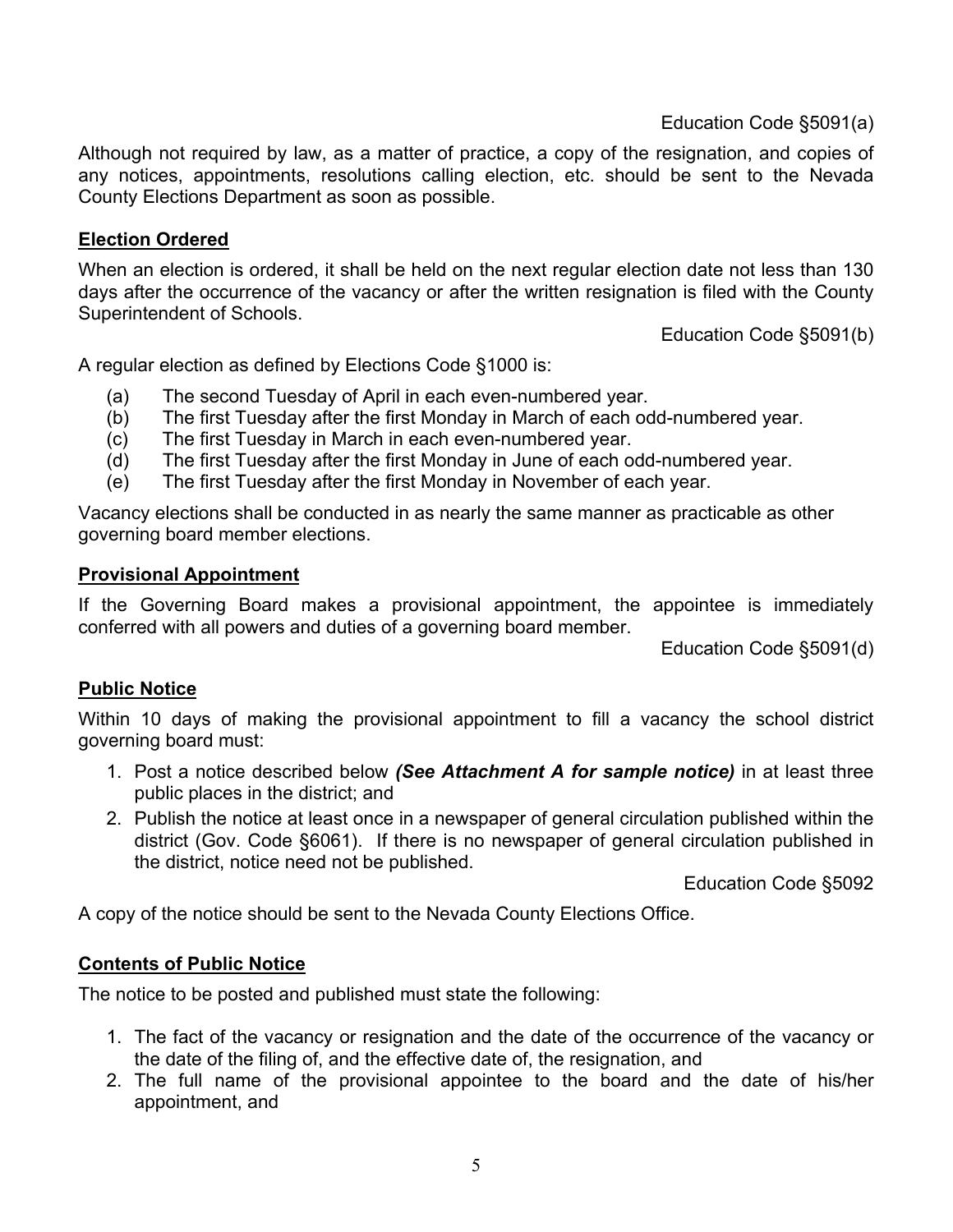3. A statement that unless a petition calling for a special election, containing a sufficient number of signatures, is filed in the office of County Superintendent of Schools within 30 days of the date of the provisional appointment, it shall become an effective appointment.

Education Code §5092

#### **Petition Calling for a Special Election**

If a provisional appointment is made within the 60-day period, the registered voters of the district may, within 30 days from the date of the appointment, petition for the conduct of a special election to fill the vacancy. *(See Attachment B for sample petition)*

**Signature Requirements**: A petition shall be deemed to bear a sufficient number of signatures if signed by whichever means below results in the greater number of registered voters:

- 1  $\frac{1}{2}$  percent of the number of registered voters of the district at the time of the last regular election for governing board members, or
- 25 registered voters

However, in districts with registered voters of less than 2,000 persons, a petition shall be deemed to bear a sufficient number of signatures if signed by at least 5 percent of the number of registered voters of the district at the time of the last regular election for governing board members.

Education Code §5091 (c) & (f)

**Petition Requirements:** Whenever a petition calling for a special election is circulated, the petition shall meet all of the following requirements:

- A) The petition shall contain the estimate of the elections official of the cost of conducting the special election.
- B) The name and residence address of at least one, but not more than five, of the proponents of the petition shall appear on the petition, each of which proponents shall be a registered voter of the school district or community college district, as applicable.
- C) None of the text or other language of the petition shall appear in less than six-point type.
- D) The petition shall be prepared and circulated in conformity with Sections 100 and 104 of the Elections Code.

Education Code §5091 (f)

**Who Can Sign Petition:** Only a person who is an eligible registered voter at the time of signing the petition or paper is entitled to sign it. Each signer shall at the time of signing the petition or paper personally affix his or her signature, printed name, and place of residence, giving street and number, and if no street or number exists, then a designation of the place of residence which will enable the location to be readily ascertained. A space at least one inch wide shall be left blank after each name for the use of the elections official in verifying the petition or paper. The part of a petition for the voters' signatures, printed names, and residence addresses and for the blank spaces for verification purposes shall be numbered consecutively commencing with the number one and continuing through the number of signature spaces allotted to each section. See sample petition. (Elections Code §100)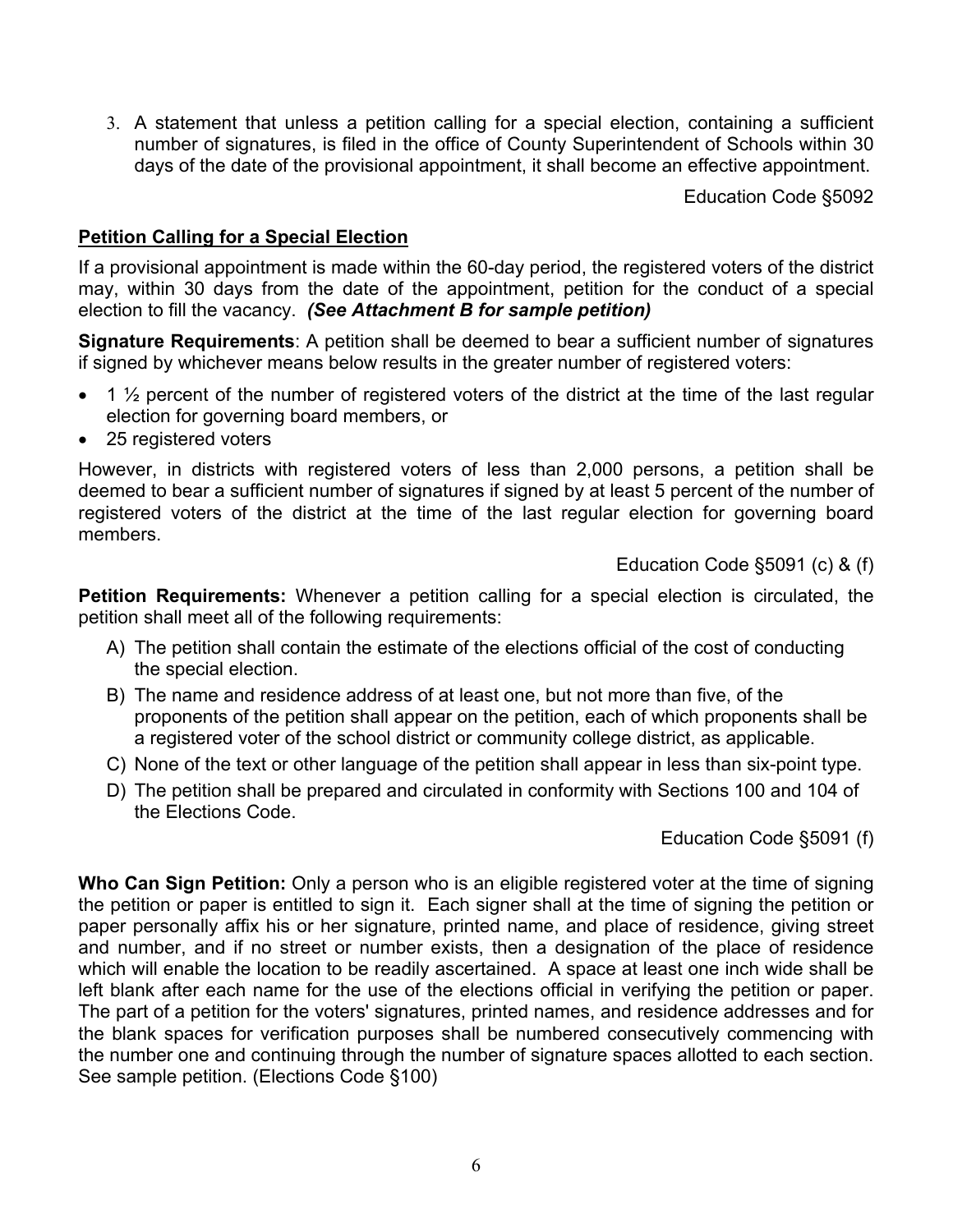**Petition Circulator**: Each section of the petition or paper shall have attached to it a declaration signed by the circulator of the petition or paper, setting forth, in the circulator's own hand, the following:

- 1. The printed name of the circulator.
- 2. The residence address of the circulator, giving street and number, or if no street or number exists, adequate designation of residence so that the location may be readily ascertained.
- 3. The dates between which all the signatures to the petition or paper were obtained.

Each declaration submitted pursuant to this section shall also set forth the following:

- 1. That the circulator circulated that section and witnessed the appended signatures being written.
- 2. That according to the best information and belief of the circulator, each signature is the genuine signature of the person whose name it purports to be.

The circulator shall certify to the content of the declaration as to its truth and correctness, under penalty of perjury under the laws of the State of California, with the signature of his or her name at length, including given name, middle name or initial, or initial and middle name. The circulator shall state the date and the place of execution on the declaration immediately preceding his or her signature. (Elections Code §104)

#### **Filing the Petition:**

The petition must be filed with the County Superintendent of Schools within the 30-day period following the making of the provisional appointment.

The County Superintendent of Schools then has 30 days to verify the signatures. (Since there is no mention of excluding weekend days and holidays, the 30-day reference is 30 calendar days)

As a matter of practice, the Superintendent forwards the petitions to the Nevada County Elections Office for checking voters' signatures. The Superintendent may decide if the petition is to be checked using a random sampling in accordance with Elections Code §9115 or to check 100 percent of the signatures. A certificate of the results of the petition checking will be forwarded to the County Superintendent of Schools.

If the petition is determined to be legally sufficient by the County Superintendent of Schools, the provisional appointment is terminated, and the County Superintendent of Schools shall call a special election to be conducted no later than the 120th day after the determination. However, if a regular election date, as defined in Section 1000 of the Elections Code, occurs between the 120th day and the 150th day following the determination, the County Superintendent of Schools may call the special election to be conducted on the regular election date.

If any of the legal requirements are not met as to any petition calling for a special election, the County Superintendent of Schools shall not verify the signatures, nor shall any further action be taken with respect to the petition.

No person shall permit the list of names on petitions prescribed by this section to be used for any purpose other than qualification of the petition for the purpose of holding an election pursuant to this section.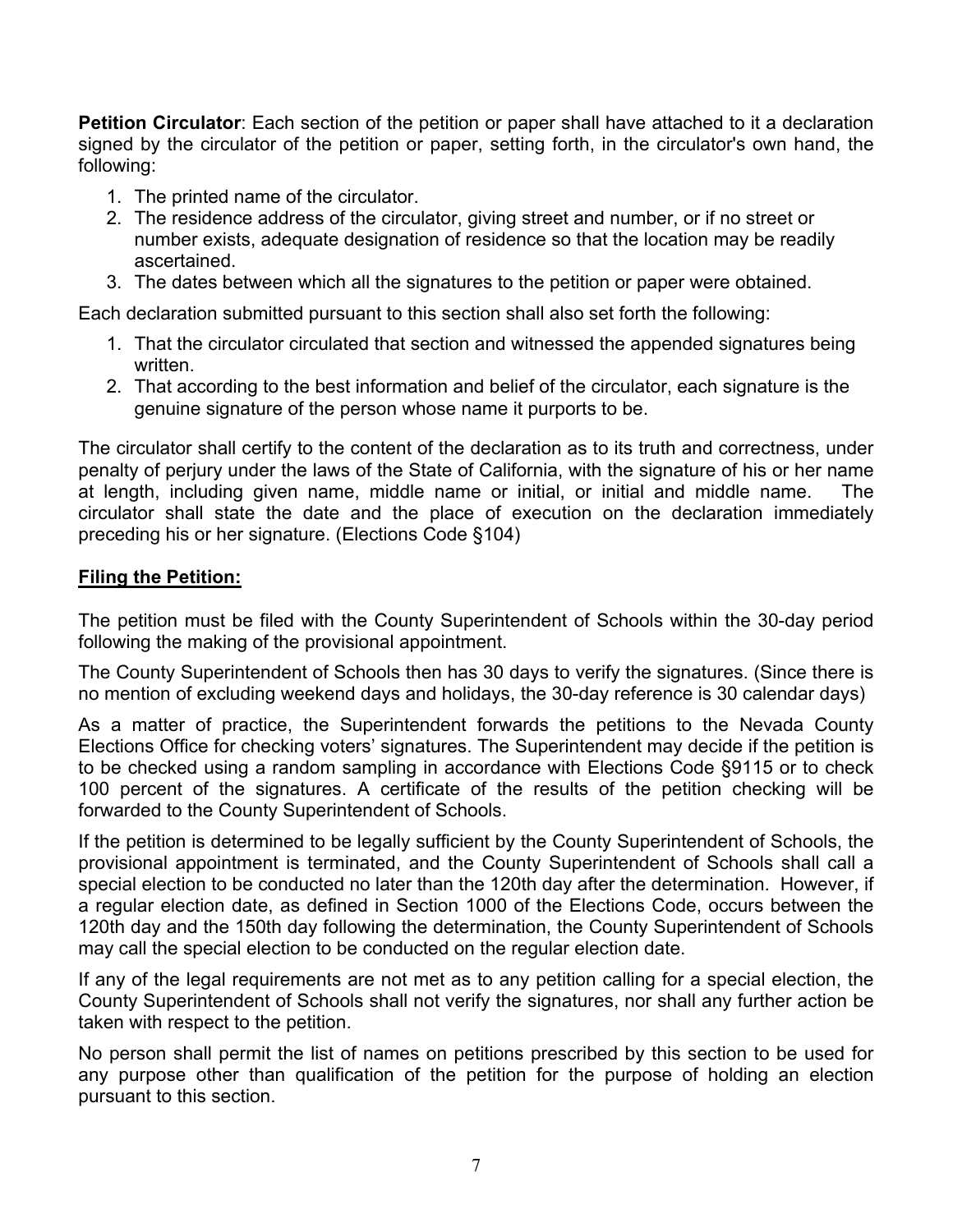<span id="page-7-0"></span>The petition filed with the County Superintendent of Schools is not a public record and may not be open to public inspection. The proponents, however, may have access to the petition if it is found to be insufficient. (Gov. Code §6253.5)

Education Code §5091 (c) & (f)

#### **Term of Office**

**A person appointed to fill a vacancy** shall hold office only until the next regularly scheduled election for district governing board members, whereupon an election shall be held to fill the vacancy for the remainder of the unexpired term.

**A person elected at an election to fill the vacancy** shall hold office for the remainder of the term.

Education Code §5091(e)

**A person elected at a regular biennial governing board member election** shall hold office for a term of four years commencing on the first Friday in December following his or her election in November.

Education Code §5017

### **VACANCIES ON SPECIAL DISTRICT BOARDS**

#### **Action Required by the Governing Board**

The district shall notify the county elections official of the vacancy no later than 15 days following either the date on which the district board is notified of the vacancy or the effective date of the vacancy, whichever is later.

The remaining district board members have 60 days immediately subsequent to either the date on which the district board is notified of the vacancy or the effective date of the vacancy, whichever is later, to either fill the vacancy

- 1. By appointment, or
- 2. By calling a special election

Government Code §1780 (a)

#### **Appointments to Fill Vacancies**

If the Board decides to appoint someone to fill the vacancy, the board first must post a notice of the vacancy in three or more conspicuous places in the district at least 15 days before the appointment is made. *(See Attachments C & D for sample notice and application to serve on a board)* 

The Board must notify the county elections of the appointment no later than 15 days after the appointment is made.

The person appointed shall hold office until the next general district election that is scheduled 130 or more days after the date the district board is notified of the vacancy, and thereafter until the person elected at that election to fill the vacancy has been qualified. The person elected to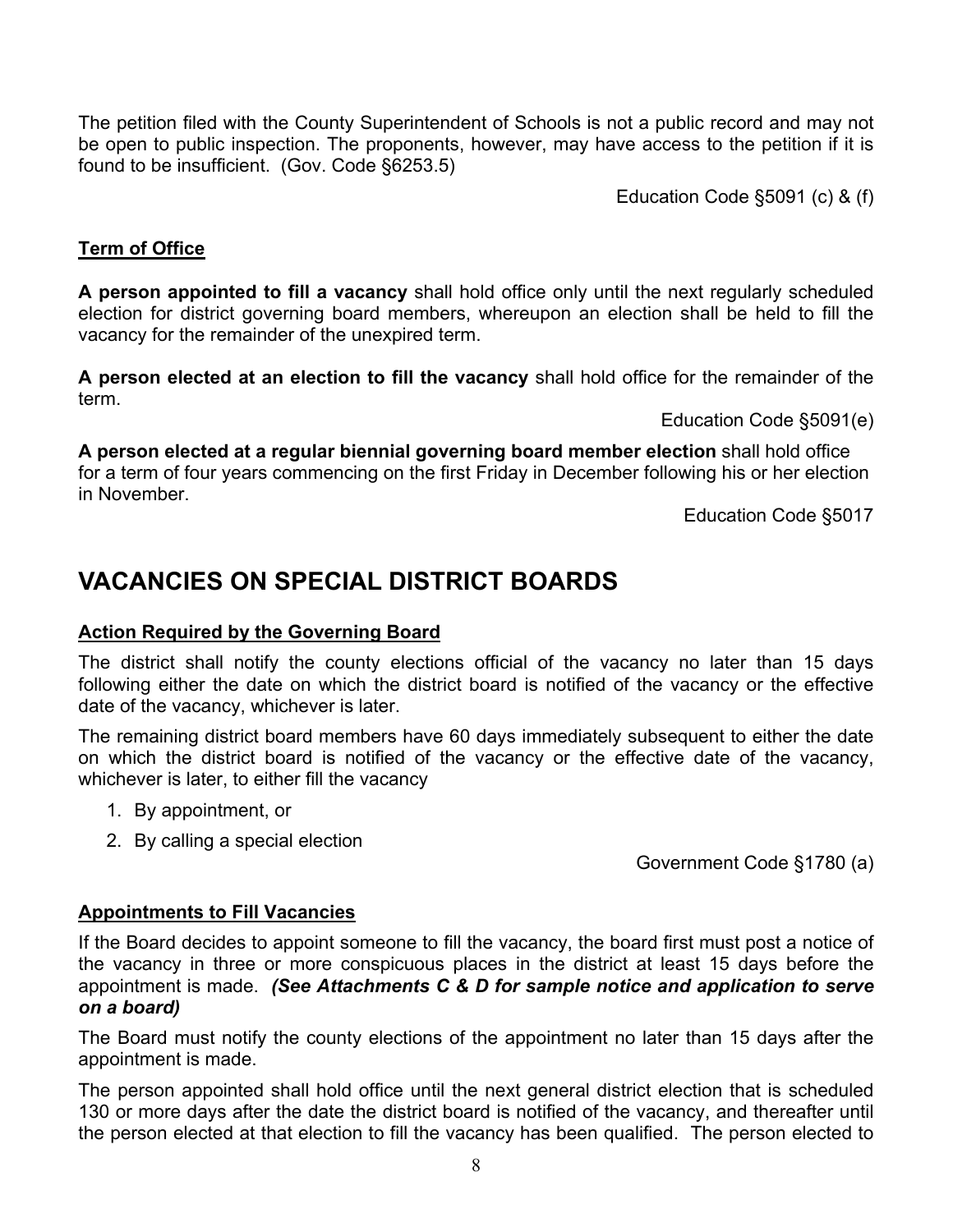<span id="page-8-0"></span>fill the vacancy shall fill the balance of the unexpired term. If the term of office is due to expire following the next general district election and that election is scheduled 130 or more days after the date the county elections official is notified of the vacancy, the person appointed to the vacancy shall fill the balance of the unexpired term of his or her predecessor.

Government Code §1780 (a)

#### **Elections to Fill Vacancies**

In lieu of making an appointment the remaining members of the board may within 60 days of the date the district board is notified of the vacancy or the effective date of the vacancy, whichever is later, call an election to fill the vacancy.

The election shall be held on the next established election date that is 130 or more days after the date the district board calls the election.

Government Code §1780 (a)

A regular election as defined by Elections Code §1000 is:

- (a) The second Tuesday of April in each even-numbered year.
- (b) The first Tuesday after the first Monday in March of each odd-numbered year.
- (c) The first Tuesday in March in each even-numbered year.
- (d) The first Tuesday after the first Monday in June of each odd-numbered year.
- (e) The first Tuesday after the first Monday in November of each year.

#### **If the District Board Fails to Act**

If the vacancy is not filled by the district board by either making an appointment or calling a special election within 60 days of the date the district board is notified of the vacancy or the effective date of the vacancy, whichever is later, the following shall occur.

Within the next 30 days, the City Council of the city in which the district is wholly located, or if the district is not wholly located within a city, the Board of Supervisors of the county representing the larger portion of the district area in which the election to fill the vacancy will be held, may fill the vacancy by appointment or may order the district to call an election to fill the vacancy.

The election shall be held on the next established election date (see previous list) that is 130 or more days after the date the city council or board of supervisors calls the election.

Government Code §1780 (b)

#### **If the District Board Lacks a Quorum to Act Within 60 Days**

If the number of remaining members of the district board falls below a quorum, at the request of the district secretary, or a remaining board member, the Board of Supervisors or the City Council may waive the 60-day period during which time the district board is allowed to take action, but can't because there is no quorum, and move directly to the 30-day period where the City Council or Board of Supervisors may take action.

Again, the council or board may either appoint immediately to fill the vacancy, or may call an election to fill the vacancy.

The election shall be held on the next established election (see previous list) that is 130 or more days after the date the district board calls the election.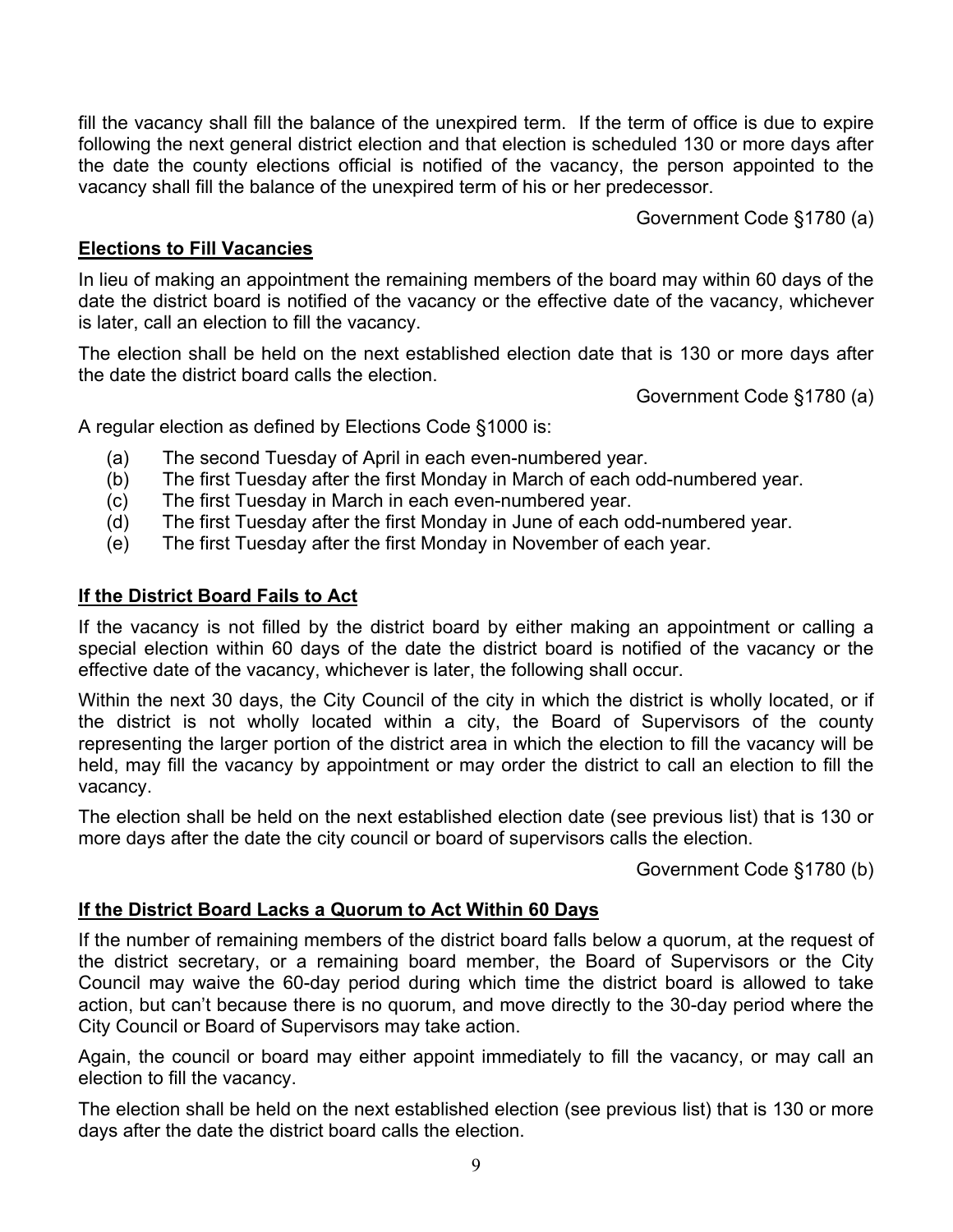<span id="page-9-0"></span>The board of supervisors or the city council shall only fill enough vacancies to provide the board with a quorum.

Government Code §1780 (c)(2)

#### **If the City Council or Board of Supervisors Fails to Act**

If within 90 days of the date the district board is notified of the vacancy or the effective date of the vacancy, whichever is later, no action has been taken by any governing body to fill the vacancy by appointment or by calling for a special election, the district must call an election to fill the vacancy.

The election shall be held on the next established election (see previous list) that is 130 or more days after the date the district board calls the election.

Government Code §1780 (c)

#### **Term of Office**

**A person appointed to fill a vacancy** shall hold office only until the next general district election that is scheduled 130 or more days after the date the county elections official is notified of the vacancy and thereafter until the person elected at that election to fill the vacancy has been qualified to fill the vacancy for the remainder of the unexpired term.

**A person elected at an election to fill the vacancy** shall hold office for the remainder of the unexpired term.

Government Code §1780 (d)

**A person elected at a regular board member election or appointed in-lieu of election** takes office at noon on the first Friday in December following his or her election in November and shall serve for four years.

Elections Code §10554, 10507

### **OTHER DISTRICTS NOT COVERED BY GOV. CODE §1780**

Government Code §1781 specifically exempts certain districts from its provisions to fill vacancies in §1780. The Education Code governs school districts and the other districts not covered by Government Code §1780 are detailed below.

**Municipal Utility Districts** organized pursuant to Division 6 (commencing with Section 11501) of the Public Utilities Code follow §11865 in the Public Utility Code to fill vacancies on their board.

The remaining board members may fill the vacancy by appointment until the next district general election that is scheduled 90 or more days after the effective date of the vacancy.

The appointment shall be made within a period of 60 days immediately subsequent to the effective date of such vacancy. A notice of such vacancy shall be posted in three or more conspicuous places in the district at least 15 days before the appointment is made.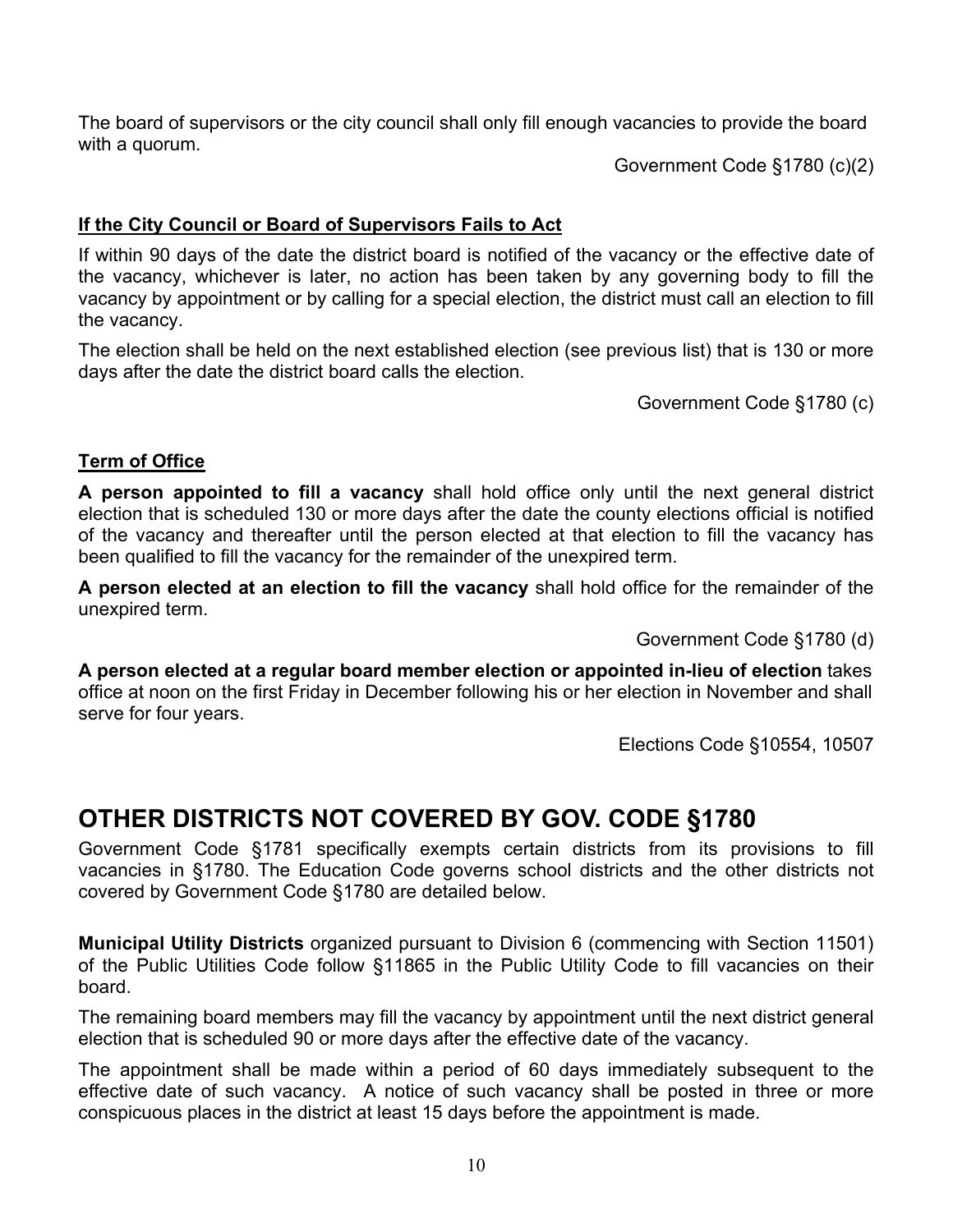<span id="page-10-0"></span>In lieu of making an appointment, the remaining members of the board may within 60 days of the vacancy call a special election to fill the vacancy. The person elected at such special election shall hold office for the remainder of the term in which the vacancy occurred.

If the vacancy is not filled by appointment as provided in subdivision (a), or if the board has not called for an election within 60 days of the vacancy, the board of supervisors of the county representing the larger portion of the district area in which the election to fill the vacancy will be held may fill the vacancy by appointment within 90 days of the effective date of the vacancy or may order the district to call a special election to fill the vacancy.

If within 90 days of the effective date of the vacancy, the remaining members of the board or the appropriate board of supervisors have not filled the vacancy by appointment and no election has been called for, the district shall call a special election to fill the vacancy.

A person elected at an election to fill a position to which an appointment was made pursuant to this section shall take office immediately upon issuance of the certificate of election by the secretary of the district, after qualifying according to law, and shall hold office for the remainder of the term in which the vacancy occurs.

**Irrigation Districts with 500,000 or more acres** subject to the provisions of Chapter 5 (commencing with Section 22825) of Part 5 of Division 11 of the Water Code follow §22849 of the Water Code to fill vacancies on their board.

The Board of Supervisors of the office county shall fill by appointment vacancies in the offices of directors, provided that any such appointed directors shall be required to run for election in the next succeeding general district election.

If within 60 days after a vacancy on the board of directors occurs the board of supervisors has failed to fill such vacancy, a special election may be called by the board of directors and held in the division affected, for the purpose of filling such vacancy. In the event there are more than two candidates at such special election, only a plurality will be required for election. The candidate elected at such special election shall fill the unexpired term of the vacating director.

### **FEDERAL, STATE & JUDICIAL OFFICES**

#### **President of the United States**

In case of the removal of the President from office or of his death or resignation, the Vice President shall become President.

Whenever there is a vacancy in the office of the Vice President, the President shall nominate a Vice President who shall take office upon confirmation by a majority vote of both Houses of Congress.

See the U.S. Constitution, Amendment XXV for more provisions.

#### **United States Senator**

If a vacancy occurs in the representation of this state in the Senate of the United States, the Governor may appoint and commission an elector of this state who possesses the qualifications for the office to fill the vacancy until his or her successor is elected and qualifies and is admitted to his or her seat by the United States Senate. However, whenever a vacancy occurs within a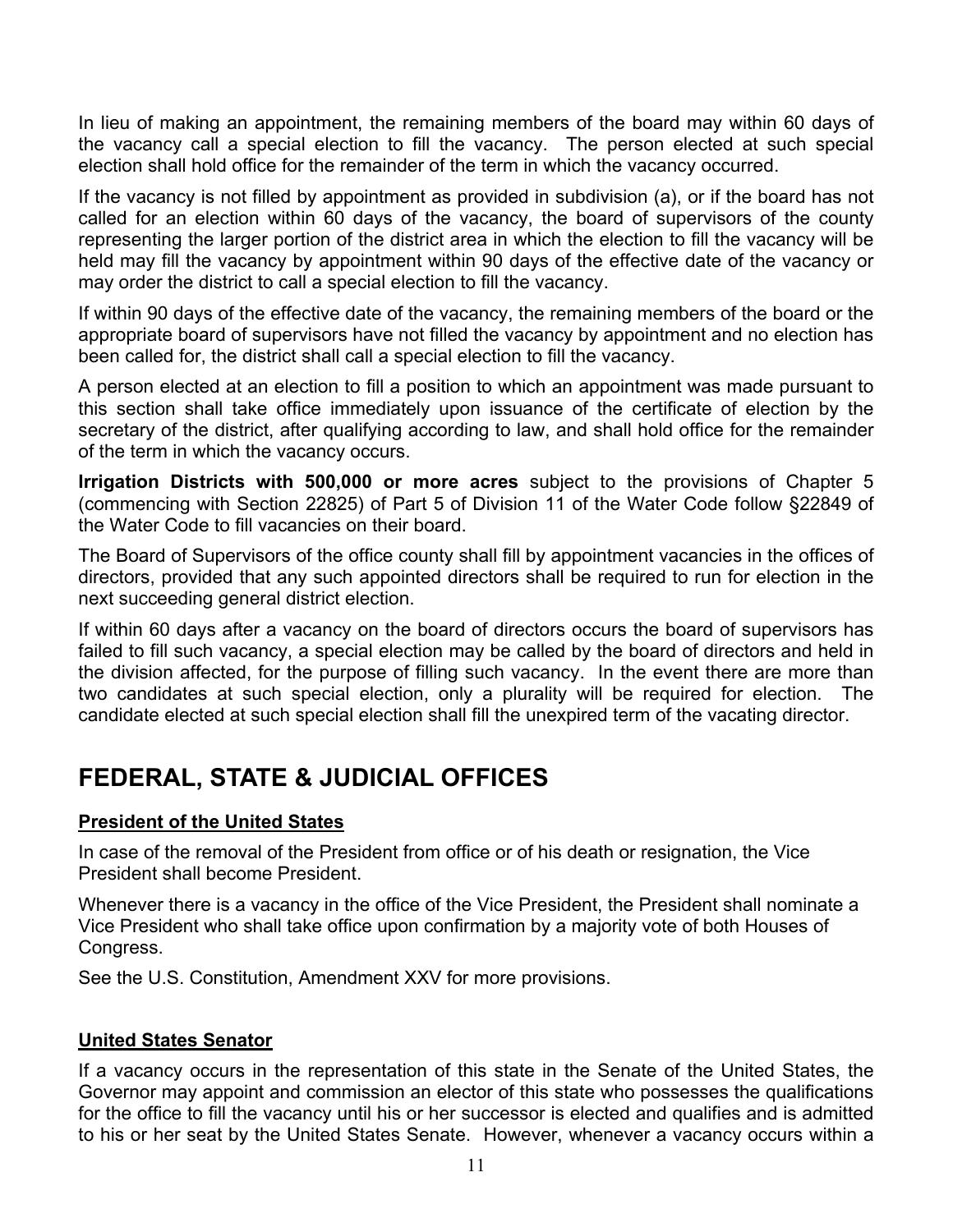<span id="page-11-0"></span>term fixed by law to expire on the third day of January following the next general election, the person so appointed shall hold office for the remainder of the unexpired term unless the vacancy is filled at a special election held prior to the general election, in which case the person elected at the special election shall hold office for the remainder of the unexpired term. An election to fill a vacancy in the term of a United States Senator shall be held at the general election next succeeding the occurrence of the vacancy or at any special election.

Elections Code §10720

#### **Congressional and Legislative Offices**

**Governor's Proclamation:** The Governor shall call all statewide special elections by issuing a proclamation pursuant to Elections Code §12000. In the case of a vacancy in a congressional or legislative office the Governor shall issue a proclamation, within 14 calendar days of the occurrence of the vacancy, calling a special election to fill the vacancy. A copy of the proclamation shall be sent to the board of supervisors of every affected county.

Elections Code §10700

**Vacancies Occurring After the Close of Nomination:** When a vacancy occurs in a congressional office after the close of the nomination period in the final year of the term of office, the Governor may decline to issue an election proclamation at his discretion.

When a vacancy occurs in a legislative office after the close of the nomination period in the final year of the term of office, no special election shall be held.

Elections Code §10701

**Time to Call Election:** A special election to fill a vacancy in the office of Representative in Congress, State Senator, or Member of Assembly shall be conducted on a Tuesday at least 112 days, but not more than 119 days, following the issuance of an election proclamation by the Governor pursuant to Section 1773 of the Government Code, except that any special election may be conducted within 180 days following the proclamation in order that the election or the primary election may be consolidated with the next regularly scheduled statewide election or local election occurring wholly or partially within the same territory in which the vacancy exists, provided that the voters eligible to vote in the local election comprise at least 50 percent of all the voters eligible to vote on the vacancy.

In no event may a special election or a primary election be conducted on the day after a state holiday.

A special primary election shall be held in the district in which the vacancy occurred on the eighth Tuesday or, if the eighth Tuesday is the day of or the day following a state holiday, the ninth Tuesday preceding the day of the special general election at which the vacancy is to be filled.

**Nominations:** Candidates at the primary election shall be nominated in the same manner as a regular election (Elections Code §8000, et. al.), except that nomination papers shall not be circulated more than 63 days before the primary election, shall be left with the county elections official for examination not less than 43 days before the primary election, and shall be filed with the Secretary of State not less than 39 days before the primary election.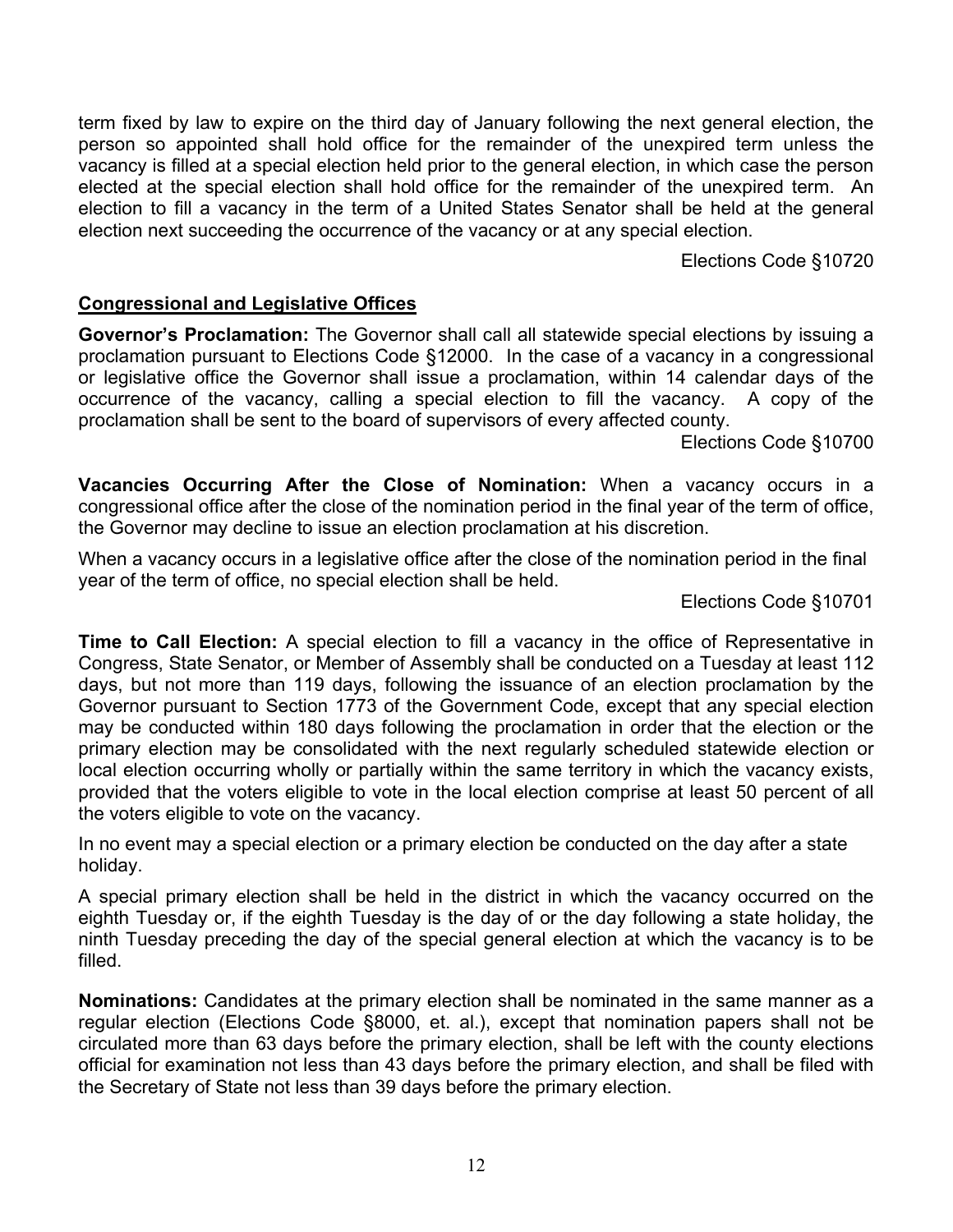<span id="page-12-0"></span>**Absentee Ballot Requests:** Applications for absent voter ballots may be submitted not more than 25 days before the primary election. However, if the special vacancy election is consolidated with a statewide election, the absentee period will begin on the  $29<sup>th</sup>$  day before the election as usual. Applications received by the elections official prior to the 25th day shall not be returned to the sender, but shall be held by the elections official and processed by him or her following the 25th day prior to the election in the same manner as if received at that time.

#### Elections Code §10703, 10704

**Ballot Layout:** All candidates shall be listed on one ballot. If any candidate receives a majority of all votes cast, he or she shall be declared elected, and no special general election shall be held. Or, if only one candidate qualifies to have his or her name printed on the special general election ballot, that candidate shall be declared elected, and no special general election shall be held, even if that candidate received less than a majority of the votes cast.

#### Elections Code §10705

**General, Run-Off Ballot:** If no candidate receives a majority of votes cast, the name of that candidate of each qualified political party who receives the most votes cast for all candidates of that party shall be placed on the special general election ballot as the candidate of that party.

The name of a write-in candidate shall not be placed on the ballot unless he or she receives votes in the primary election equal in number to 1 percent of all votes cast for the office at the last preceding general election at which the office was filled. In the case of an office that has not appeared on the ballot since its creation, the requisite number of votes shall equal 1 percent of the number of all votes cast for the office that had the least number of votes in the most recent general election in the jurisdiction in which the write-in candidate is seeking office.

In addition to the candidates referred to above, each candidate who has qualified for the ballot by reason of the independent nomination procedure in Elections Code §8300 et. al., shall be placed on the special general election ballot as an independent candidate. However, if two or more of these candidates are recorded on their affidavits of registration as being affiliated with the same political body, only the candidate with the greatest number of votes shall be placed on the special general election ballot.

#### Elections Code §10706

**Order of Contest on Ballot:** Whenever a special general election, or a special primary election, to fill a vacancy in Congress or the State Legislature is consolidated with a statewide election, the candidates to fill the vacancy shall appear on the consolidated ballot immediately preceding the candidates for that same seat in Congress or the seat in the Legislature that most nearly encompasses the same geographical area at the statewide election, or the elections official at his or her option may print a separate and distinct ballot.

#### Elections Code §10707

#### **Governor**

The Lieutenant Governor shall become Governor when a vacancy occurs in the office of Governor.

The Lieutenant Governor shall act as Governor during the impeachment, absence from the State, or other temporary disability of the Governor or of a Governor-elect who fails to take office.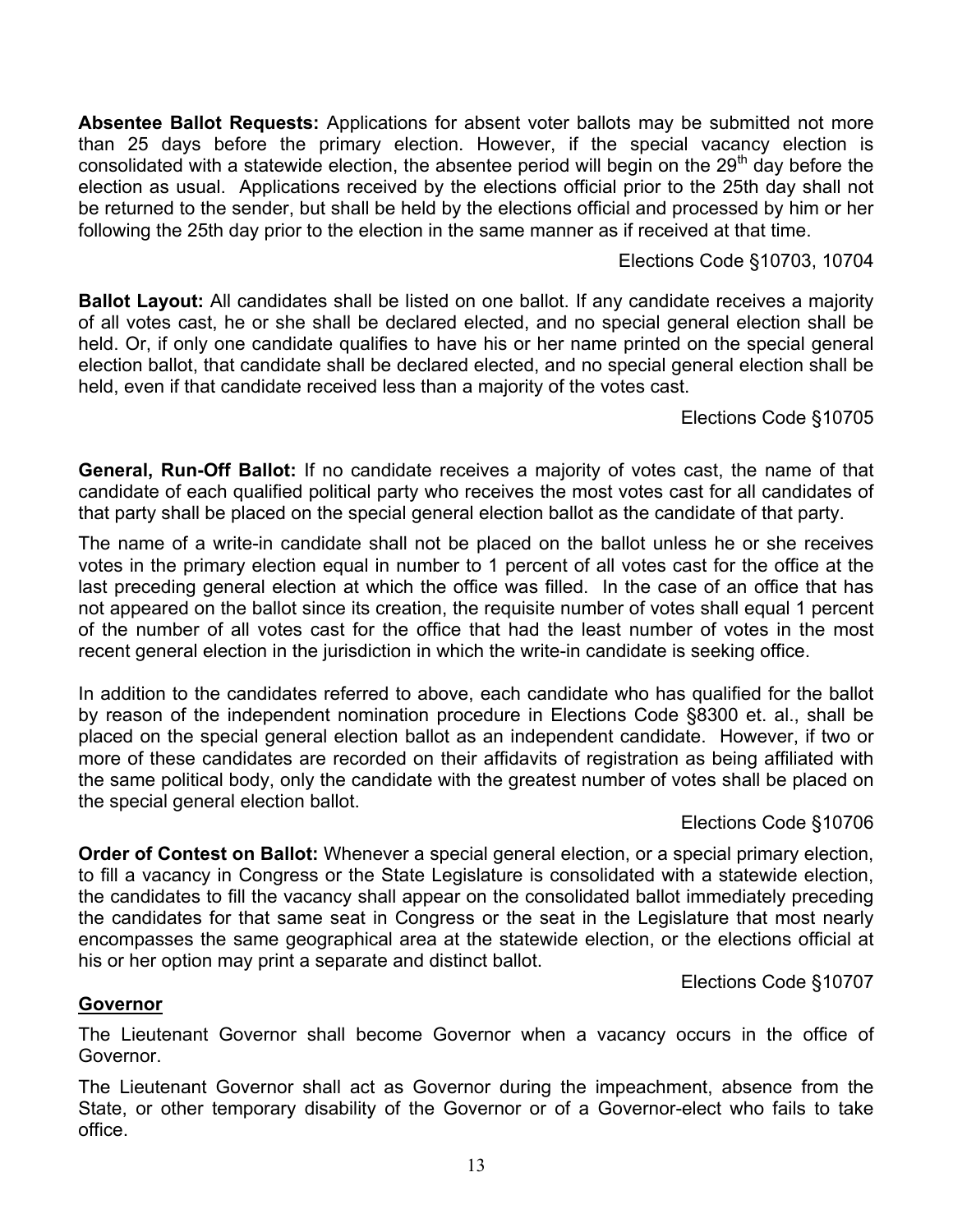#### <span id="page-13-0"></span>**Other State Constitutional Offices**

Whenever there is a vacancy in the office of the Superintendent of Public Instruction, the Lieutenant Governor, Secretary of State, Controller, Treasurer, or Attorney General, or on the State Board of Equalization, the Governor shall nominate a person to fill the vacancy who shall take office upon confirmation by a majority of the membership of the Senate and a majority of the membership of the Assembly and who shall hold office for the balance of the unexpired term.

In the event the nominee is neither confirmed nor refused confirmation by both the Senate and the Assembly within 90 days of the submission of the nomination, the nominee shall take office as if he or she had been confirmed by a majority of the Senate and Assembly; provided, that if such 90-day period ends during a recess of the Legislature, the period shall be extended until the sixth day following the day on which the Legislature reconvenes.

CA. Const., Article V, Section 10

Proposition 103, an initiative statute passed by voters in November 1988, established the office of the State Insurance Commissioner. While the Insurance Code §12900 provides how the person is elected, there are no provisions for filling a vacancy in this office.

In June 2000, the elected incumbent resigned from the office, and Harry Low filled the vacancy in the same manner as outlined above for the other state constitutional offices.

#### **Supreme and Appellate Court Justices**

Within 30 days before August 16 preceding the expiration of the judge's term, a judge of the Supreme Court or a court of appeal may file a declaration of candidacy to succeed to the office presently held by the judge. If the declaration is not filed, the Governor before September 16 shall nominate a candidate. At the next general election, only the candidate so declared or nominated may appear on the ballot, which shall present the question whether the candidate shall be elected. The candidate shall be elected upon receiving a majority of the votes on the question. A candidate not elected may not be appointed to that court but later may be nominated and elected.

The Governor shall fill vacancies in the Supreme and Appellate courts by appointment. An appointee holds office until the Monday after January 1 following the first general election at which the appointee had the right to become a candidate or until an elected judge qualifies. A nomination or appointment by the Governor is effective when confirmed by the Commission on Judicial Appointments.

Electors of a county, by majority of those voting and in a manner the Legislature shall provide, may make this system of selection applicable to judges of superior courts.

CA. Const., Article VI, Section 16(d)

#### **Superior Court Judge**

Terms of judges of superior courts are 6 years beginning the Monday after January 1 following their election. A vacancy shall be filled by election to a full term at the next general election after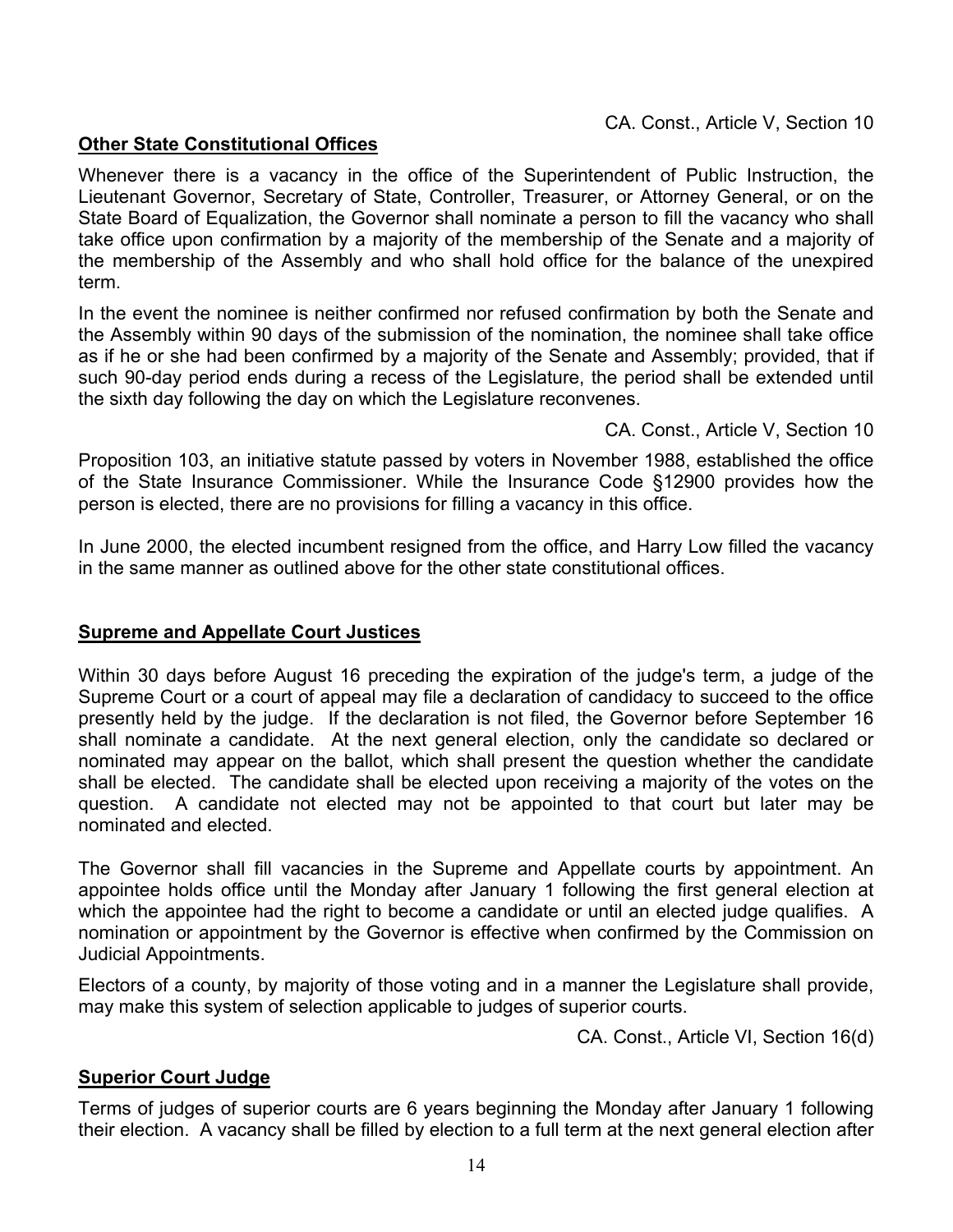<span id="page-14-0"></span>the second January 1 following the vacancy, but the Governor shall appoint a person to fill the vacancy temporarily until the elected judge's term begins.

CA. Const., Article VI, Section 16(c)

The following opinions provide additional information on filling Superior Court vacancies.

- Department of Justice informal opinion re: Judicial Vacancies (Sept. 23, 1999)
- Legislative Counsel opinion Superior Court Vacancies (July 26, 1999)
- Judicial Council opinion Effect of Court Unification on Judicial Elections (June 28, 1999)

### **MEMBER, PARTY CENTRAL COMMITTEE/COUNTY COUNCIL**

#### **Democratic Party / Republican Party / American Independent Party**

In the event of the appointment or election to a committee of an ineligible person, or whenever any member of the committee dies, resigns or becomes incapacitated to act, or removes from the jurisdiction of the committee, or ceases to be a member of this party, a vacancy exists which shall be filled by appointment by the committee in which the ineligibility or vacancy occurs.

A committee may remove any member, other than an ex officio member if:

- The member misses more than three consecutive regularly called meetings, unless his or her absence is caused by illness or temporary absence from the county on the date of the meeting; or
- The member, during his or her term of membership affiliates with, or registers as a member of another party, who publicly advocates that the voters should not vote for the nominee of this party for any office, or who gives support or avows a preference for a candidate of another party or candidate who is opposed to a candidate nominated by this party.

The removal of residence by an elected or appointed member of a committee from the Assembly district or supervisor district from which he or she has been elected or appointed a member of that committee shall constitute his or her automatic resignation from the committee.

Elections Code §7212-7215, 7410-7413, 7657-7658

#### **Libertarian Party / Natural Law / Reform Party**

For election purposes, the Libertarian, Natural Law and Reform parties opted to utilize the provisions in the Elections Code pertaining to the Peace and Freedom Party (the party was disqualified by the Secretary of State due to low voter affiliation in 1998).

Therefore, the Libertarian Party County Central Committee, Natural Law Party County Central Committee and the Reform Party County Council in its sole discretion, may appoint such additional members to the county central committee as it may desire.

A committee may remove any member if:

- The member misses more than three consecutive regularly called meetings, unless his or her absence is caused by illness or temporary absence from the county on the date of the meeting; or
- The member, during his or her term of membership affiliates with, or registers as a member of another party, who publicly advocates that the voters should not vote for the nominee of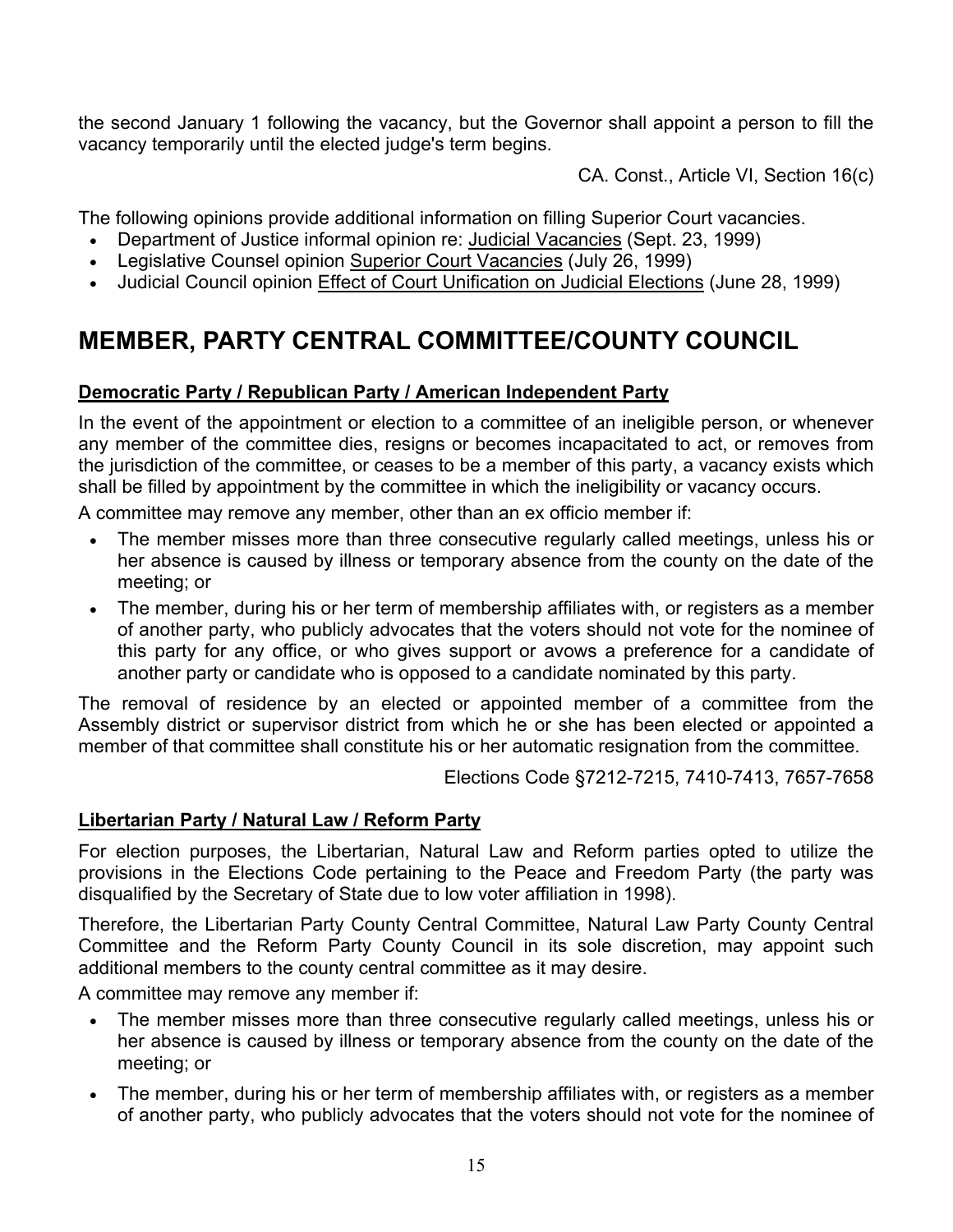<span id="page-15-0"></span>this party for any office, or who gives support or avows a preference for a candidate of another party or candidate who is opposed to a candidate nominated by this party.

The removal of residence by an elected or appointed member of a committee from the Assembly district or supervisor district from which he or she has been elected or appointed a member of that committee shall constitute his or her automatic resignation from the committee.

Elections Code §7850, 7853-7855

#### **Green Party**

In 1992, the Green Party became a qualified political party in California and was authorized to participate in the primary elections. Although there are no written guidelines as to how vacancies on the Green Party County Council are filled, vacancies would be filled by appointment by the remaining members.

Whenever new appointments are made to county central committees or county councils, committees obtain Certificates of Appointments and Oaths of Office from the Elections Department. Signed originals are then filed with the Elections Department.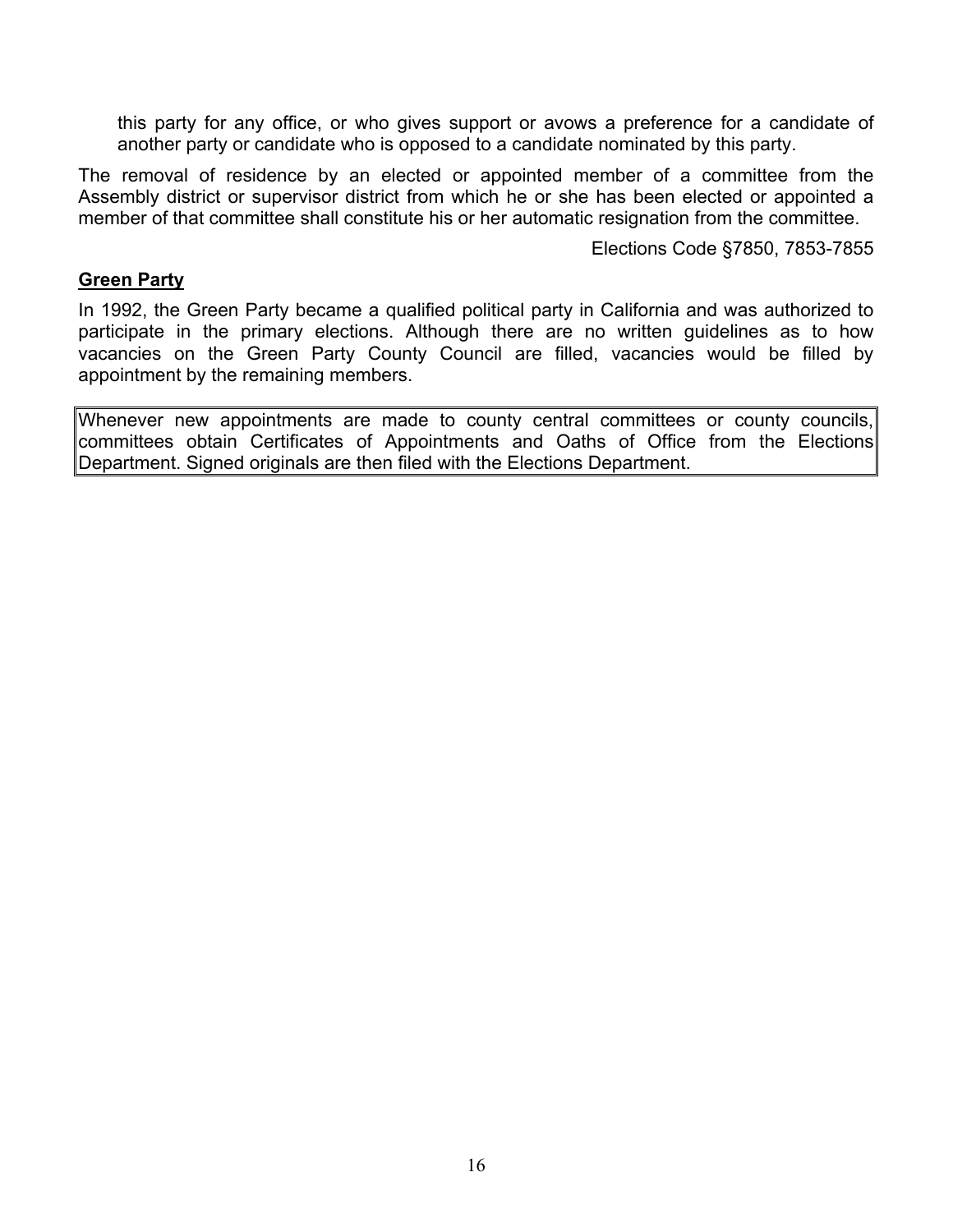# <span id="page-16-0"></span>\*\*\*\*\*\*\*\*\*\*\*\*\*\*\*\*\*\*\*\*\*\*\*\*\*\*\*\*\*\*\*\*\*

**ATTACHMENT A** 

## **PUBLIC NOTICE OF VACANCY AND PROVISIONAL APPOINTMENT**

**(Education Code §5092)**

- 1. A vacancy in the membership of the Governing Board of the **(name of district)** School District has occurred by reason of the **(resignation or other reason)** of **(name of trustee)** effective **(date)**.
- 2. The resignation was filed in the office of the Nevada County Superintendent of Schools on **(date).**
- 3. **(Name of appointee**) was appointed by the Governing Board on **(date)** to fill the above named vacancy.
- 4. To challenge the appointment and order a special election, the following must be filed in the office of the Nevada County Superintendent of Schools within 30 days from the date of the provisional appointment:

- File a petition calling for a special election containing the valid signatures of at least 1 ½ percent of the number of registered voters of the district at the time of the last regular election for governing board members held within the (name of district), or 25 registered voters of the district, whichever is greater, or
- In districts with less than 2,000 registered voters, a petition shall be deemed to bear a sufficient number of signatures if signed by at least 5 percent of the number of registered voters of the district at the time of the last regular election for governing board members.

Governing Board of the **(name of district)**

\_\_\_\_\_\_\_\_\_\_\_\_\_\_\_\_\_\_\_\_\_\_\_\_\_\_\_\_\_\_\_\_\_\_\_\_\_\_\_\_\_\_\_\_

Governing Board Secretary/Clerk

Date:

\*\*\*\*\*\*\*\*\*\*\*\*\*\*\*\*\*\*\*\*\*\*\*\*\*\*\*\*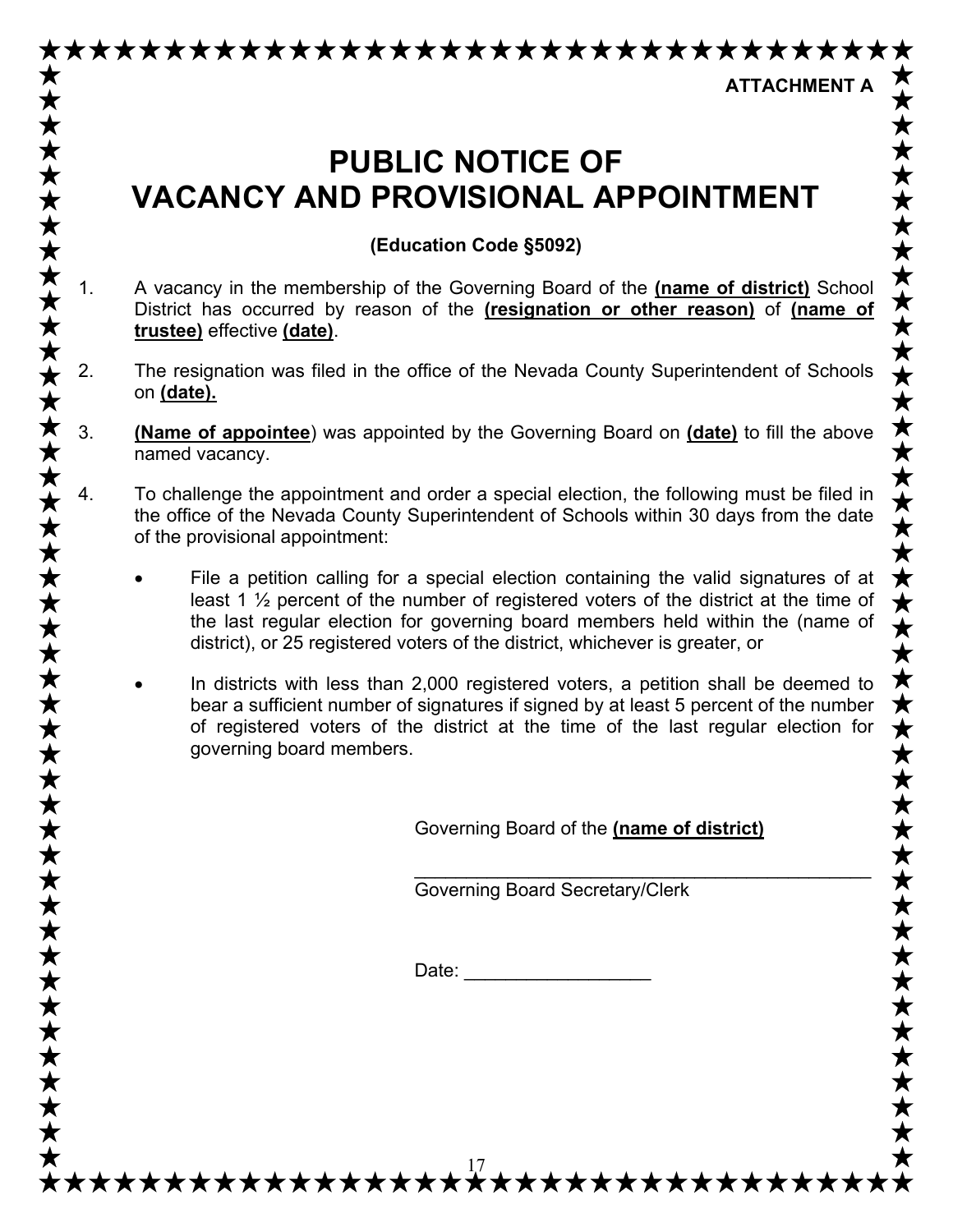#### **\*\*SAMPLE\*\* PETITION FOR SPECIAL ELECTION TO FILL THE VACANCY ON THE GOVERNING BOARD OF THE "WE ARE LEARNERS" SCHOOL DISTRICT IN NEVADA COUNTY**

<span id="page-17-0"></span>The proponents of this petition as named herewith are registered voters of the aforementioned school district.

s/ Voter 1, address, town, state, zip code s/ Voter 2, address, town, state, zip code s/ Voter 3, address, town, state, zip code s/ Voter 4, address, town, state, zip code s/ Voter 5, address, town, state, zip code



Name and residence of at least one and not more than five proponents. Ed. Code §5091(f)

Pursuant to Education Code §5091, we the undersigned, who are registered votes of the "We Are Learners" School District of Nevada County, California, hereby petition the County Superintendent of Schools to call a special election for the purpose of filling the vacancy on the governing board of said school district.

If an election is called pursuant to this petition, the provisional appointment heretofore made by the governing board of said school district to fill the vacancy shall be terminated.

The County Clerk in and for the County of Nevada has estimated the cost of conducting the special election called pursuant to this petition to be approximately \$ \_\_\_\_\_(insert estimated cost here)

> **Official** Use Only

|                   | <b>Print Your Name</b>                                                                                               | Residence Address Only                      |                                                                                                                                           |            |
|-------------------|----------------------------------------------------------------------------------------------------------------------|---------------------------------------------|-------------------------------------------------------------------------------------------------------------------------------------------|------------|
|                   | Your Signature as Registered to Vote                                                                                 | City, State                                 | Zip                                                                                                                                       |            |
| $\overline{2}$    | <b>Print Your Name</b>                                                                                               | Residence Address Only                      |                                                                                                                                           |            |
|                   | Your Signature as Registered to Vote                                                                                 | City, State                                 | Zip                                                                                                                                       |            |
| 3                 | <b>Print Your Name</b>                                                                                               | Residence Address Only                      |                                                                                                                                           |            |
|                   | Your Signature as Registered to Vote                                                                                 | City, State                                 | Zip                                                                                                                                       |            |
|                   |                                                                                                                      |                                             |                                                                                                                                           | $1"$ \$100 |
|                   | DECLARATION OF PERSON CIRCULATING SECTION OF PETITION FOR A SPECIAL ELECTION                                         |                                             |                                                                                                                                           |            |
|                   |                                                                                                                      |                                             | Each petition section shall have attached to it an affidavit to                                                                           |            |
|                   | declare:                                                                                                             |                                             | be completed by the circulator. $§104, 9109$                                                                                              |            |
|                   |                                                                                                                      |                                             |                                                                                                                                           |            |
| in Nevada County; |                                                                                                                      |                                             |                                                                                                                                           |            |
|                   | 2. I personally circulated the attached petition for signing;                                                        |                                             |                                                                                                                                           |            |
|                   |                                                                                                                      |                                             | 3. I witnessed each of the appended signatures being written on the petition and to my best information and belief, each signature is the |            |
|                   | genuine signature or the person whose name it purports to be; and                                                    |                                             |                                                                                                                                           |            |
| inclusive.        |                                                                                                                      |                                             |                                                                                                                                           |            |
|                   | I declare under penalty of perjury under the laws of the State of California that the foregoing is true and correct. |                                             |                                                                                                                                           |            |
|                   |                                                                                                                      |                                             |                                                                                                                                           |            |
|                   | (date)                                                                                                               |                                             | (Place of signing)                                                                                                                        |            |
|                   |                                                                                                                      |                                             |                                                                                                                                           |            |
|                   |                                                                                                                      | (Complete Signature of Petition Circulator) |                                                                                                                                           |            |
|                   |                                                                                                                      |                                             | It is recommended that you leave a 1" margin at the top, and a $\frac{1}{2}$ " margin on the left, right and bottom.                      |            |
|                   |                                                                                                                      |                                             |                                                                                                                                           |            |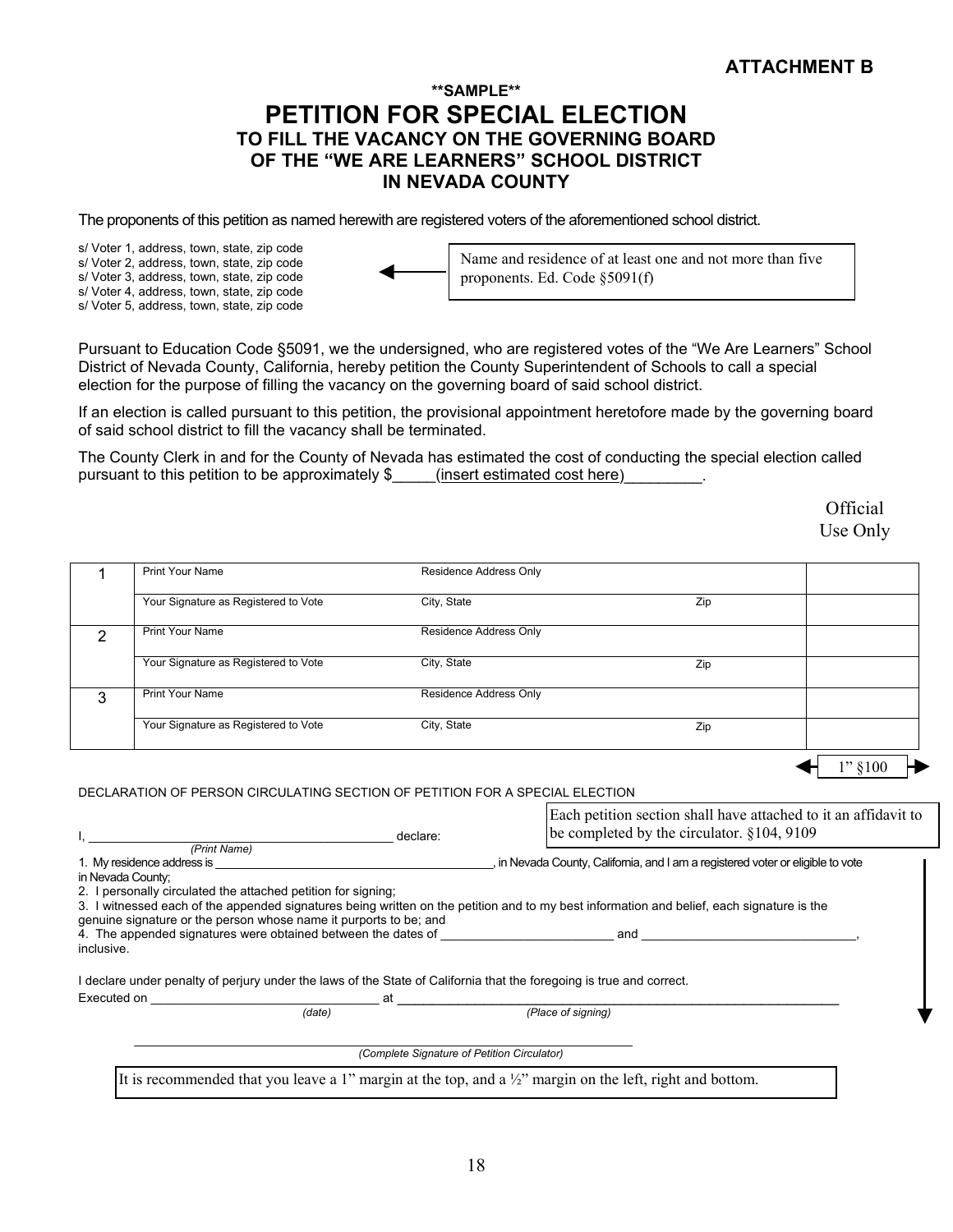#### **ATTACHMENT C**

# <span id="page-18-0"></span>**APPLICATION FOR APPOINTMENT TO A SPECIAL DISTRICT VACANCY**

#### **Instructions**

If you are interested in serving on a special district Board of Directors, please complete this application and return it to: \_\_\_\_\_\_\_\_\_\_\_\_\_\_\_\_\_\_\_\_\_\_\_\_\_\_\_\_\_\_\_\_\_\_\_\_\_\_\_\_\_\_\_\_\_\_\_\_\_\_\_\_\_\_

Date Due: \_\_\_\_\_\_\_\_\_\_\_\_\_\_\_\_\_\_\_\_\_\_\_\_\_

You will be advised by the district board if your appointment is confirmed. Thank you for your interest.

DISTRICT: \_\_ DATE:

NAME: AGE (optional):

| <b>RESIDENCE ADDRESS:</b> |  |
|---------------------------|--|
|                           |  |

BUSINESS OR MAILING ADDRESS: The contract of the contract of the contract of the contract of the contract of the contract of the contract of the contract of the contract of the contract of the contract of the contract of t

PHONE (DAYTIME): <br> PHONE (EVENING):

E-MAIL: \_\_\_\_\_\_\_\_\_\_\_\_\_\_\_\_\_\_\_\_\_\_\_\_\_\_\_\_\_\_\_\_\_\_\_\_\_\_\_\_\_\_\_\_\_\_\_\_\_\_\_\_\_\_\_\_\_\_\_\_\_\_\_\_\_\_\_\_

|                    | <b>EDUCATION</b> |               |      |
|--------------------|------------------|---------------|------|
| <b>Institution</b> | <b>Major</b>     | <b>Degree</b> | Year |
|                    |                  |               |      |
|                    |                  |               |      |
|                    |                  |               |      |
|                    |                  |               |      |

| <b>WORK / VOLUNTEER EXPERIENCE</b> |      |                 |      |  |
|------------------------------------|------|-----------------|------|--|
| Organization                       | City | <b>Position</b> | From |  |
|                                    |      |                 |      |  |
|                                    |      |                 |      |  |
|                                    |      |                 |      |  |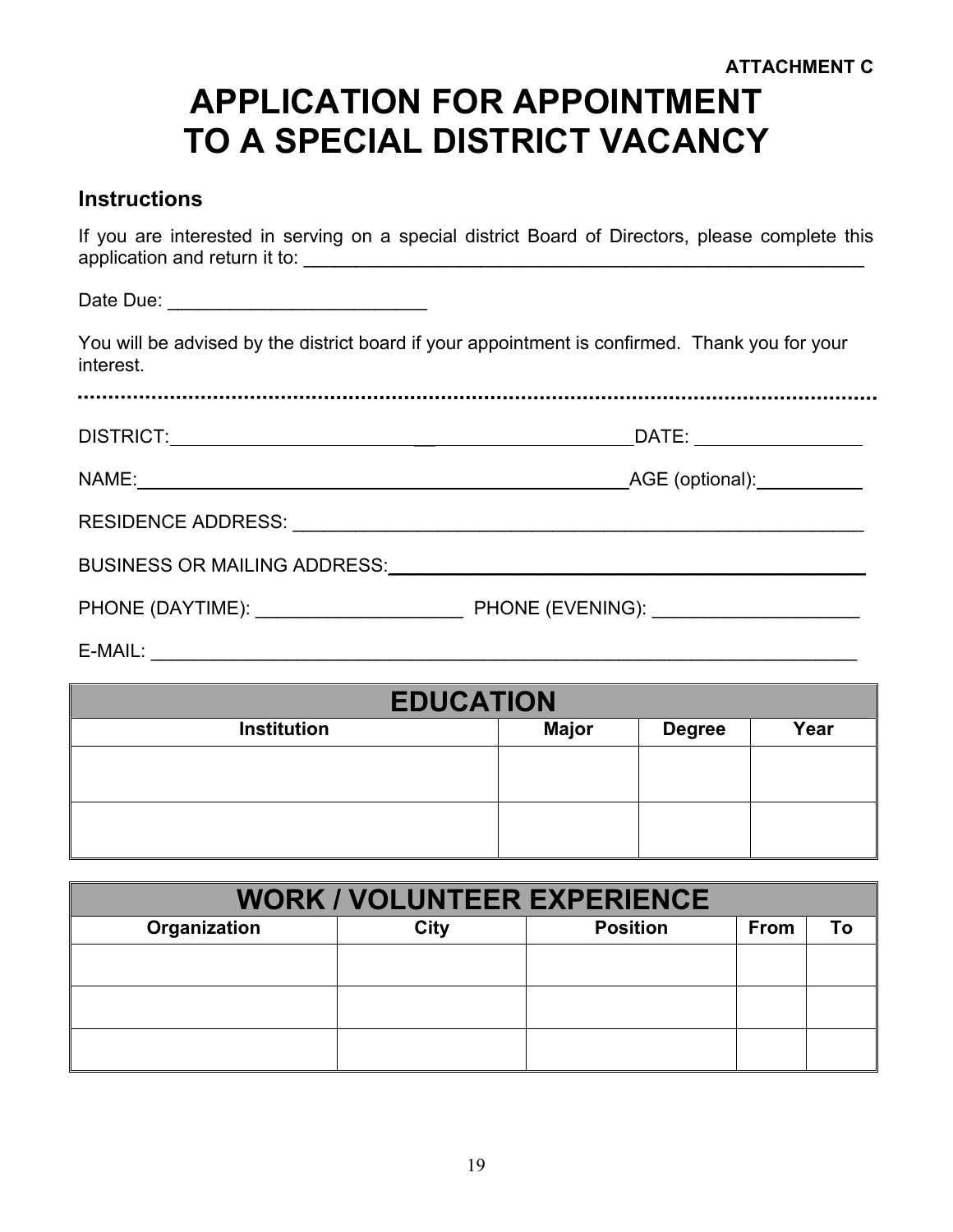#### **STATEMENT OF QUALIFICATIONS:**

Please briefly describe your qualifications and why you are interested in serving on the Board of Directors.

#### **CERTIFICATION:**

 $\overline{a}$ 

I certify that the information contained in this application is true and correct. I authorize the verification of the information in this application.

Signature Date Date